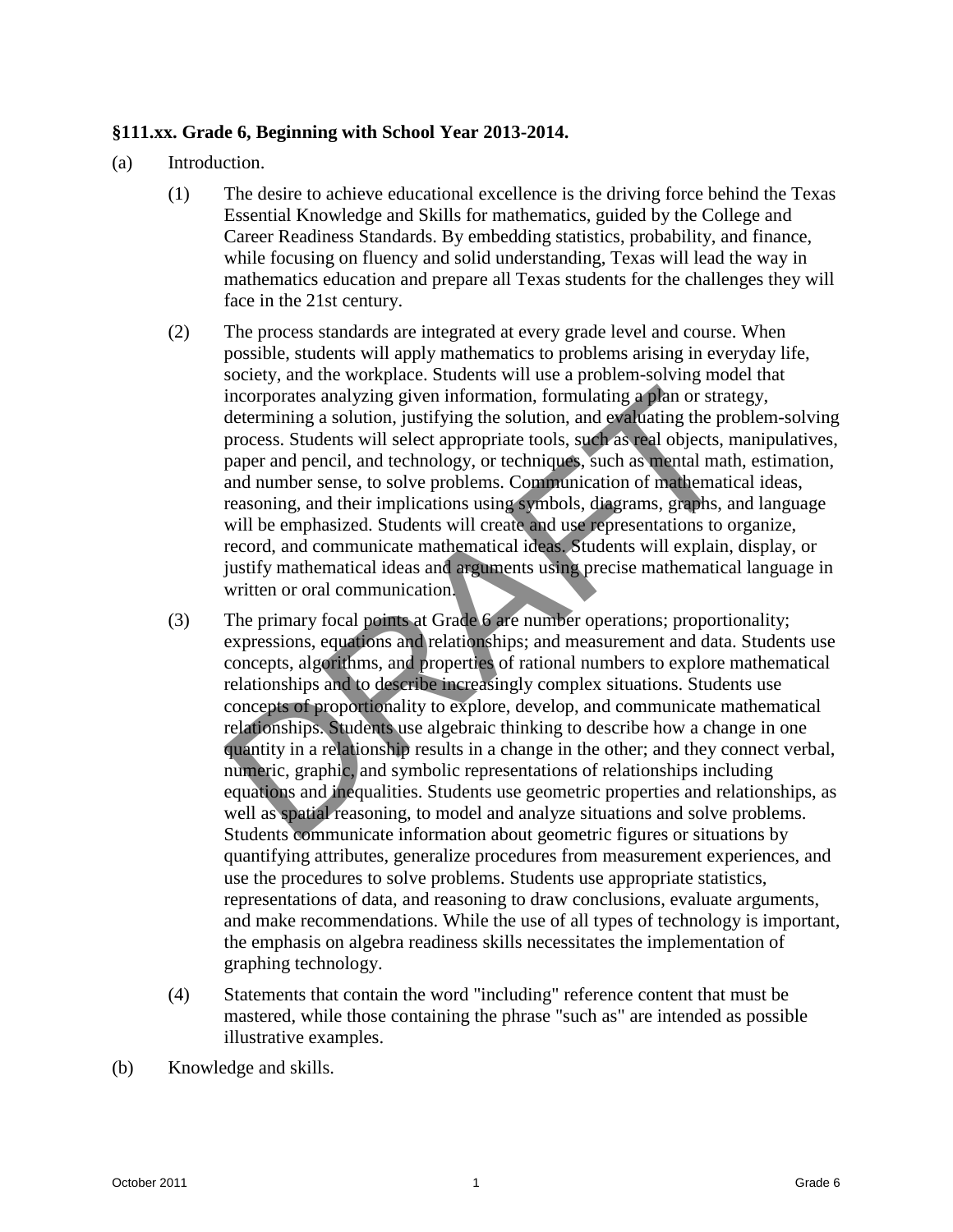- (1) Mathematical Process Standards. The student uses mathematical processes to acquire and demonstrate mathematical understanding. The student is expected to:
	- (A) apply mathematics to problems arising in everyday life, society, and the workplace;
	- (B) use a problem-solving model that incorporates analyzing given information, formulating a plan or strategy, determining a solution, justifying the solution, and evaluating the problem-solving process and the reasonableness of the solution;
	- (C) select tools, including real objects, manipulatives, paper/pencil, and technology as appropriate, and techniques, including mental math, estimation, and number sense as appropriate, to solve problems;
	- (D) communicate mathematical ideas, reasoning, and their implications using multiple representations, including symbols, diagrams, graphs, and language as appropriate;
	- (E) create and use representations to organize, record, and communicate mathematical ideas;
	- (F) analyze mathematical relationships to connect and communicate mathematical ideas; and
	- (G) display, explain, and justify mathematical ideas and arguments using precise mathematical language in written or oral communication.
- (2) Number and Operations. The student applies mathematical process standards to represent and use rational numbers in a variety of forms. The student is expected to:
	- (A) classify whole numbers, integers, and rational numbers using a visual representation such as a Venn diagram to describe relationships between sets of numbers;
	- (B) identify a number, its opposite, and its absolute value;
	- (C) locate, compare, and order integers using a number line;
	- (D) locate, compare, and order rational numbers using a number line;
	- (E) order a set of rational numbers arising from mathematical and real-world contexts; and
	- (F) extend representations for division to include fraction notation such as *a*/*b*  represents the same number as  $a \div b$  where  $b \neq 0$ .
- (3) Number and Operations. The student applies mathematical process standards to represent addition, subtraction, multiplication, and division while solving problems and justifying solutions. The student is expected to: Solution, and interest season applients.<br>
(3) communicate mathematical ideas, reasoning and their implications using<br>
(b) communicate mathematical ideas, reasoning and their implications using<br>
largange as appropriate;<br>
(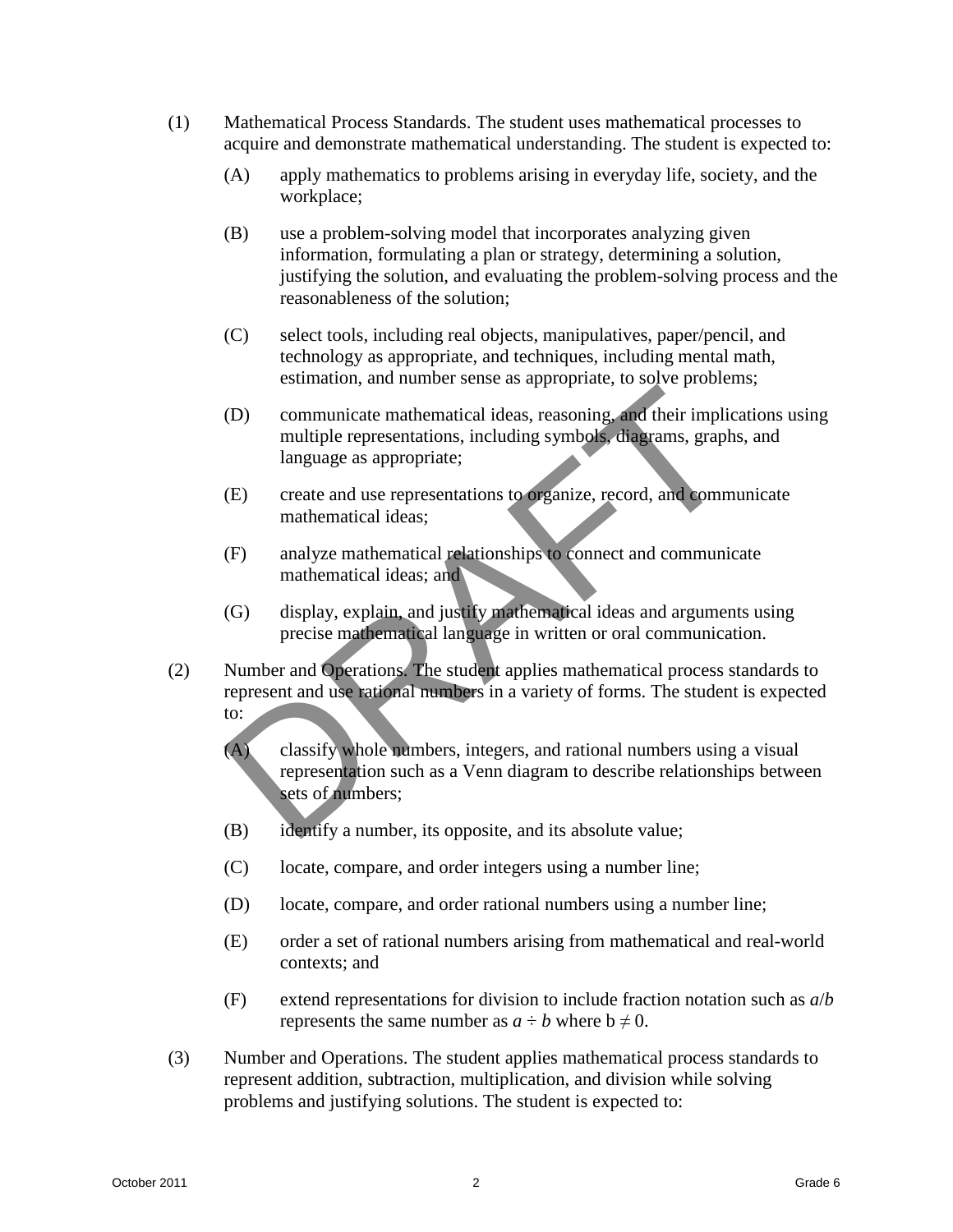- (A) represent division of decimals to the hundredths place using models and connect to an algorithm;
- (B) use an area model to represent fraction multiplication and decimal multiplication;
- (C) recognize that dividing by a rational number and multiplying by its reciprocal result in equivalent values;
- (D) determine whether a quantity is increased or decreased when multiplied by a fraction, including values greater than or less than one with and without computation;
- (E) represent integer operations with concrete models and connect the actions to algorithms;
- (F) use previous understanding of all four operations to include whole numbers and positive decimals, fractions, and mixed numbers not having fractions and decimals within the same problem;
- (G) add, subtract, multiply, and divide integers; and
- (H) add and subtract positive rational numbers fluently.
- (4) Proportionality. The student applies mathematical process standards to develop an understanding of proportional relationships in problem situations. The student is expected to: Considerating the present interest interest and connect une atoms<br>
(b) in a genvious medestanding of all four operation to include whole<br>
minimises and positive decimals, fraction, and minimisers not having<br>
fractions and
	- (A) compare two rules verbally, numerically, graphically, and symbolically in the form of  $y = ax$  or  $y = x + a$  in order to differentiate between additive and multiplicative relationships;
	- (B) apply qualitative and quantitative reasoning to solve prediction and comparison real-world problems involving ratios and rates;
	- (C) give examples of ratios as multiplicative comparisons of two quantities describing the same attribute;
	- (D) give examples of rates as the comparison by division of two quantities having different attributes, including rates as quotients;
	- (E) represent ratios and percents with concrete models, fractions, and decimals;
	- (F) represent benchmark fractions and percents such as 1%, 10%, 25%, 33 1/3%, and multiples of these values using 10 x 10 grids, strip diagrams, number lines, and numbers; and
	- (G) generate equivalent forms of fractions, decimals, and percents using realworld problems, including problems that involve money.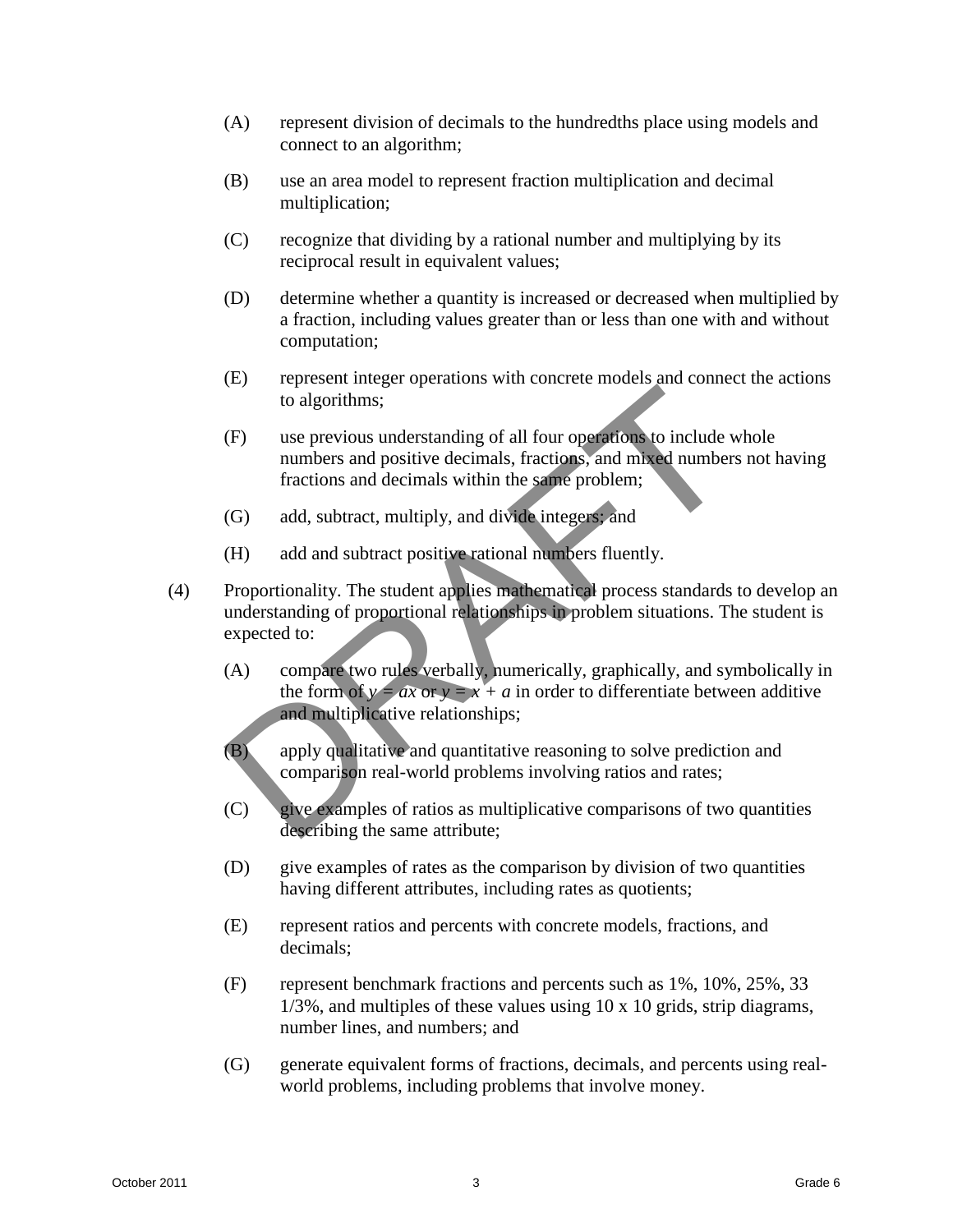- (5) Proportionality. The student applies mathematical process standards to solve problems involving proportional relationships. The student is expected to:
	- (A) represent mathematical and real-world problems involving ratios and rates using scale factors, tables, graphs, and proportions;
	- (B) solve real-world problems finding the part given the whole and the percent and finding the percent given the part and the whole using concrete and pictorial models; and
	- (C) use equivalent fractions, decimals, and percents to show equal parts of the same whole.
- (6) Expressions, Equations and Relationships. The student applies mathematical process standards to use multiple representations to describe algebraic relationships. The student is expected to:
	- (A) identify independent and dependent quantities from tables and graphs ;
	- (B) write an equation that represents the relationship between independent and dependent quantities from a table; and
	- (C) represent a given situation using verbal descriptions, tables, graphs, and equations in the form  $y = kx$  or  $y = x + b$ .
- (7) Expressions, Equations, and Relationships. The student applies mathematical process standards to develop concepts of expressions and equations. The student is expected to:
	- (A) generate equivalent-numerical expressions using order of operations, including positive exponents and prime factorization;
	- (B) distinguish between expressions and equations verbally, numerically, and algebraically;
	- (C) determine if two expressions are equivalent using concrete models, pictorial models, and algebraic representations; and
	- (D) generate equivalent expressions using the properties of operations such as the inverse, identity, commutative, associative, and distributive properties.
- (8) Expressions, Equations, and Relationships. The student applies mathematical process standards to use geometry to represent relationships and solve problems. The student is expected to:
- (A) extend previous knowledge of triangles and their properties to include the sum of angles of a triangle, the relationship between the lengths of sides and measures of angles in a triangle, and determining when three lengths form a triangle; (3) Expressions. Equations and Netationships. The student spheres in an expression of the digebratic relationships. The student is expected to:<br>
(A) identify independent and dependent conducties from lables and graphs ;<br>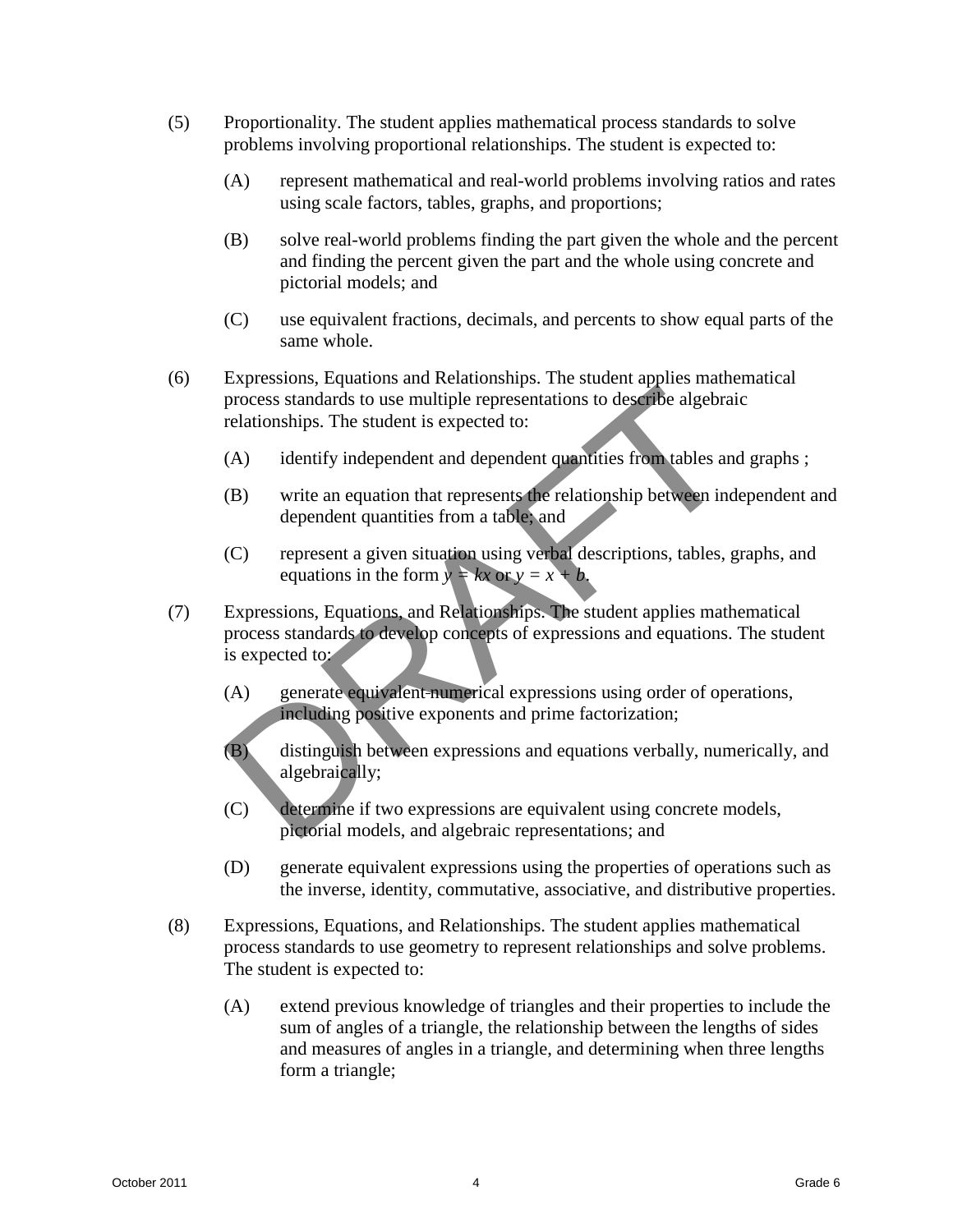- (B) model area formulas for parallelograms, trapezoids, and triangles by decomposing and rearranging parts of these shapes;
- (C) write equations that represent problems related to the area of rectangles, parallelograms, trapezoids, and triangles and volume of right rectangular prisms where dimensions are positive rational numbers; and
- (D) determine solutions for problems involving the area of rectangles, parallelograms, trapezoids, and triangles and volume of right rectangular prisms where dimensions are positive rational numbers.
- (9) Measurement and Data. The student applies mathematical process standards to use coordinate geometry to identify locations on a plane. The student is expected to graph points in all four quadrants using ordered pairs of rational numbers.
- (10) Measurement and Data. The student applies mathematical process standards to use numerical or graphical representations to analyze problems. The student is expected to:
	- (A) represent numeric data graphically, including dot plots, stem-and-leaf plots, histograms, and box plots;
	- (B) use the graphical representation of numeric data to describe the center, spread, and shape of the data distribution;
	- (C) summarize numeric data with numerical summaries, including the mean and median (measures of center) and the range and interquartile range (IQR) (measures of spread) and use these summaries to describe the center, spread, and shape of the data distribution;
	- (D) summarize categorical data with numerical and graphical summaries, including the mode, the percent of values in each category (relative frequency table), and the percent bar graph and use these summaries to describe the data distribution.
- (11) Measurement and Data. The student applies mathematical process standards to use numerical or graphical representations to solve problems. The student is expected to:
	- (A) interpret numeric data summarized in dot plots, stem-and-leaf plots, histograms, and box plots; and
- (B) distinguish between situations that yield data with and without variability such as the question "How tall am I?" will be answered with a single height versus the question "How tall are the students in my class?" which would be answered based on heights that vary. to graph points in all four quadrants using ordered pairs of rational numbers.<br>
(10) Measurement and Data. The student applies mathematics in the contraction of much and the active of the student is expected to:<br>
(A) repr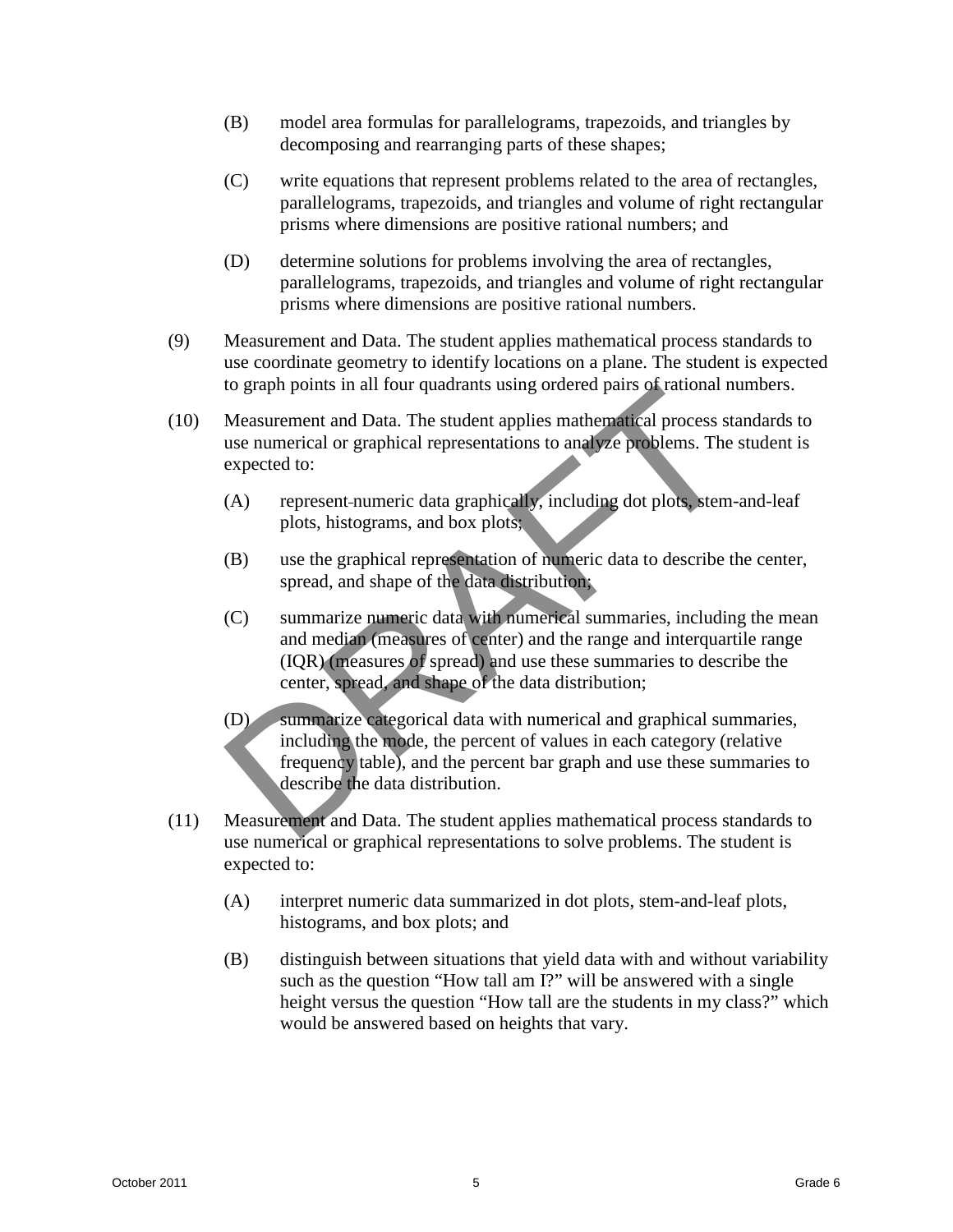## **§111.xx. Grade 7, Beginning with School Year 2013-2014.**

- (a) Introduction.
	- (1) The desire to achieve educational excellence is the driving force behind the Texas Essential Knowledge and Skills for mathematics, guided by the College and Career Readiness Standards. By embedding statistics, probability, and finance, while focusing on fluency and solid understanding, Texas will lead the way in mathematics education and prepare all Texas students for the challenges they will face in the 21st century.
	- (2) The process standards integrated at every grade level and course. When possible, students will apply mathematics to problems arising in everyday life, society, and the workplace. Students will use a problem-solving model that incorporates analyzing given information, formulating a plan or strategy, determining a solution, justifying the solution, and evaluating the problem-solving process and the reasonableness of the solution. Students will select appropriate tools such as real objects, manipulatives, paper and pencil, and technology and techniques such as mental math, estimation, and number sense to solve problems. Students will effectively communicate mathematical ideas, reasoning, and their implications using multiple representations such as symbols, diagrams, graphs, and language. Students will use mathematical relationships to generate solutions and make connections and predictions. Students will analyze mathematical relationships to connect and communicate mathematical ideas. Students will display, explain, or justify mathematical ideas and arguments using precise mathematical language in written or oral communication.
- (3) The primary focal points at Grade 7 are number operations; proportionality; expressions, equations and relationships; and measurement and data. Students use concepts, algorithms, and properties of rational numbers to explore mathematical relationships and to describe increasingly complex situations. Students use concepts of proportionality to explore, develop, and communicate mathematical relationships, including number, geometry and measurement, and statistics and probability. Students use algebraic thinking to describe how a change in one quantity in a relationship results in a change in the other; and they connect verbal, numeric, graphic, and symbolic representations of relationships, including equations and inequalities. Students use geometric properties and relationships, as well as spatial reasoning, to model and analyze situations and solve problems. Students communicate information about geometric figures or situations by quantifying attributes, generalize procedures from measurement experiences, and use the procedures to solve problems. Students use appropriate statistics, representations of data, and reasoning to draw conclusions, evaluate arguments, and make recommendations. While the use of all types of technology is important, the emphasis on algebra readiness skills necessitates the implementation of graphing technology. analyzing given information. Compulsting a plan os strack, determining a<br>malyzing given information. Compulsting a plan os strack, determining a<br>solution, used/inform the solution, solution and evaluating the grade-insolvi
	- (4) Statements that contain the word "including" reference content that must be mastered, while those containing the phrase "such as" are intended as possible illustrative examples.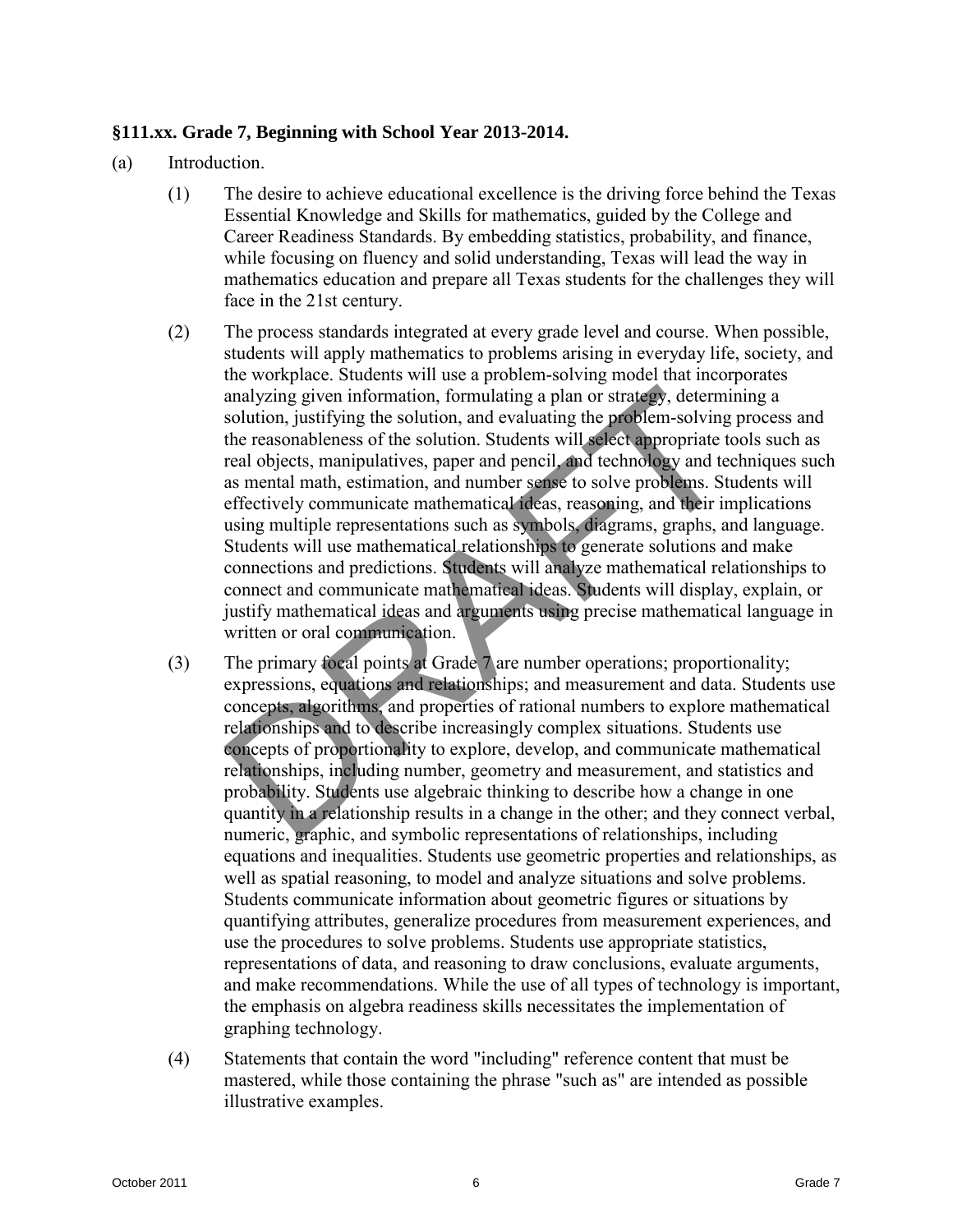- (b) Knowledge and skills.
	- (1) Mathematical Process Standards. The student uses mathematical processes to acquire and demonstrate mathematical understanding. The student is expected to:
		- (A) apply mathematics to problems arising in everyday life, society, and the workplace;
		- (B) use a problem-solving model that incorporates analyzing given information, formulating a plan or strategy, determining a solution, justifying the solution, and evaluating the problem-solving process and the reasonableness of the solution;
		- (C) select tools, including real objects, manipulatives, paper/pencil, and technology as appropriate, and techniques, including mental math, estimation, and number sense as appropriate, to solve problems;
		- (D) communicate mathematical ideas, reasoning, and their implications using multiple representations, including symbols, diagrams, graphs, and language as appropriate;
		- (E) create and use representations to organize, record, and communicate mathematical ideas;
		- (F) analyze mathematical relationships to connect and communicate mathematical ideas; and
		- (G) display, explain, and justify mathematical ideas and arguments using precise mathematical language in written or oral communication.
- (2) Number and Operations. The student applies mathematical process standards to represent and use rational numbers in a variety of forms. The student is expected to extend previous knowledge of sets and subsets using a visual representation such as a Venn diagram to describe relationships between sets of rational numbers. (c) stacknotes, including teat opticals, simple and dechingues, including mental rank,<br>stationally as appropriate, and dechingues, including mental rank,<br>stationally as appropriate, and dechingues, including mental rank,<br>
	- (3) Number and Operations. The student applies mathematical process standards to add, subtract, multiply, and divide while solving problems and justifying solutions. The student is expected to:
		- (A) add, subtract, multiply, and divide integers fluently; and
		- (B) apply and extend previous understandings of operations to solve problems using addition, subtraction, multiplication, and division of rational numbers;
	- (4) Proportionality. The student applies mathematical process standards to represent and solve problems involving proportional relationships. The student is expected to: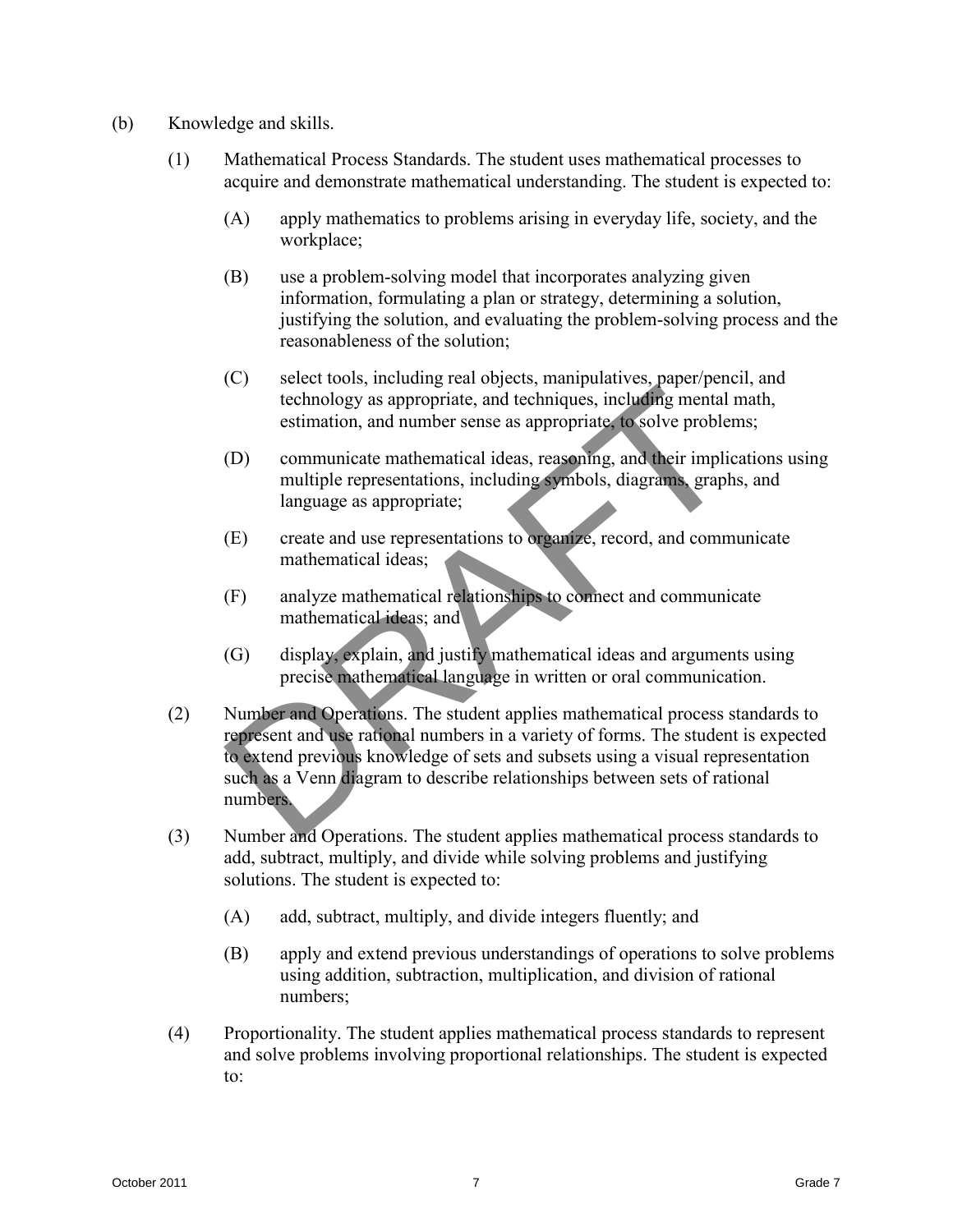- (A) represent constant rates of change in mathematical and real-world problems given pictorial, tabular, verbal, numeric, graphical, and algebraic representations, including  $d = rt$ ;
- (B) calculate unit rates from rates in mathematical and real-world problems;
- (C) determine the constant of proportionality  $(k = y/x)$  within mathematical and real-world problems;
- (D) solve real-world problems to find the whole given a part and the percent, to find the part given the whole and the percent, and to find the percent given the part and the whole;
- (E) solve problems involving ratios, rates, and percents, including multistep problems involving percent increase and percent decrease, including financial literacy problems such as tax, tip, discount, simple interest, and commission; (b) some production in the proportion in the production simulation in the product of the state in the state of the state of the state of the state of the state of the state of the state of the state of the state of the st
	- (F) convert units within a measurement system, including the use of proportions and unit rates; and
	- (G) convert between measurement systems, including the use of proportions and the use of unit rates.
	- (5) Geometry and Measurement. The student applies mathematical process standards to use geometry to describe or solve problems involving proportional relationships. The student is expected to:
		- (A) generalize the critical attributes of similarity, including ratios within and between similar shapes;
		- (B) describe  $\pi$  as the ratio of the circumference of a circle to its diameter; and
		- (C) solve mathematical and real-world problems involving similar shape and scale drawings.
	- (6) Statistics and Probability. The student applies mathematical process standards to develop concepts of probability for simple and compound events. The student is expected to:
		- (A) represent sample spaces for simple and compound events using lists and tree diagrams; and
		- (B) select and use different simulations to represent simple and compound events with and without technology.
	- (7) Statistics and Probability. The student applies mathematical process standards to make predictions and determine solutions for simple and compound events. The student is expected to: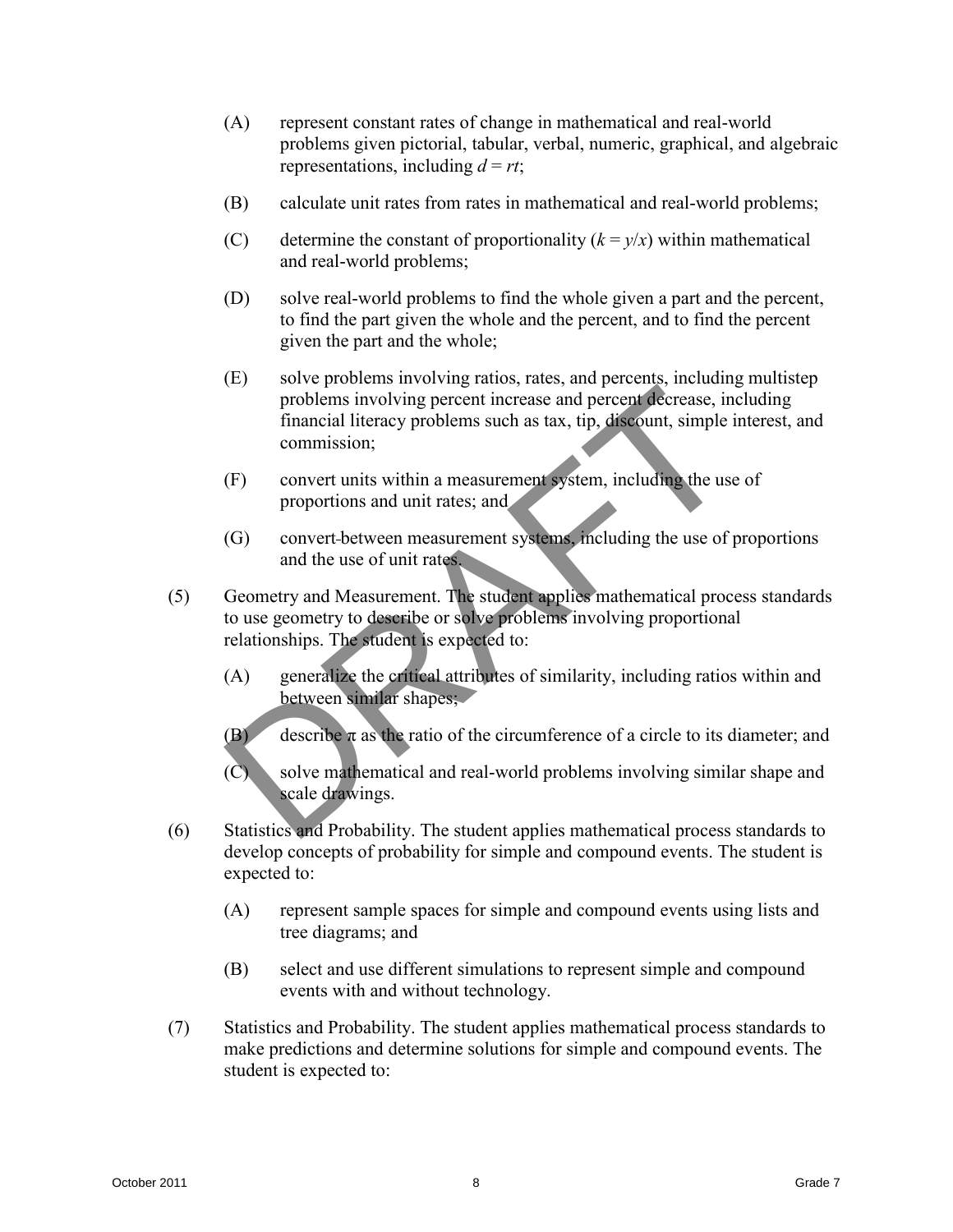- (A) make predictions and determine solutions using experimental data for simple and compound events; and
- (B) make predictions and determine solutions using theoretical probability for simple and compound events.
- (8) Statistics and Probability. The student applies mathematical process standards to find solutions in probability and statistics. The student is expected to:
	- (A) find the probabilities of a simple event and its complement and describe the relationship between the two;
	- (B) use data from a random sample to make inferences about a population;
	- (C) solve problems using data represented in bar graphs, dot plots, and circle graphs, including part-to-whole and part-to-part comparisons and equivalents;
	- (D) solve problems using qualitative and quantitative predictions and comparisons from simple experiments; and
	- (E) determine experimental and theoretical probabilities related to simple and compound events using data and sample spaces.
- (9) Expressions, Equations, and Relationships. The student applies mathematical process standards to represent linear relationships using multiple representations. The student is expected to represent linear relationships using verbal descriptions, tables, graphs, and equations that simplify to the form  $y = mx + b$ . C) solve problems using data represented in bar graphs, dot plots, and circle<br>graphs, including part-to-whole and part-to-max comparisons and<br>quivalently,<br>conventions are problems using data represented quantitative pred
	- (10) Expressions, Equations, and Relationships. The student applies mathematical process standards to develop geometric relationships with volume. The student is expected to:
		- (A) model the relationship between the volume of a rectangular prism and a rectangular pyramid having both congruent bases and heights and connect that relationship to the formulas;
		- (B) explain verbally and symbolically the relationship between the volume of a triangular prism and a triangular pyramid having both congruent bases and heights and connect that relationship to the formulas; and
		- (C) use models to determine the approximate formulas for the circumference and area of a circle and connect the models to the actual formulas.
	- (11) Expressions, Equations, and Relationships. The student applies mathematical process standards to solve geometric problems. The student is expected to:
		- (A) solve problems involving the volume of rectangular prisms, triangular prisms, rectangular pyramids, and triangular pyramids;
		- (B) determine the circumference and area of circles;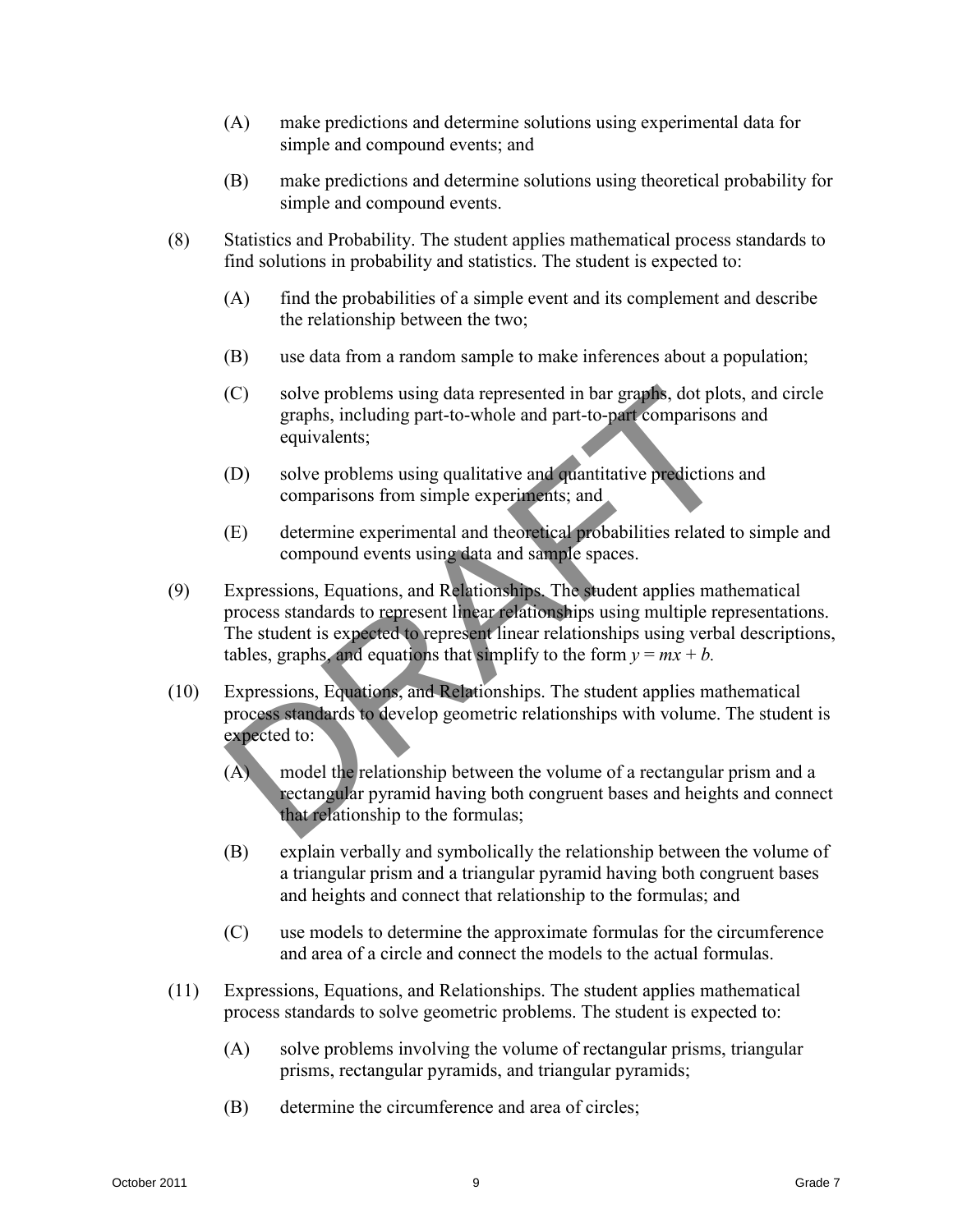- (C) determine the area of composite figures containing any combination of rectangles, squares, parallelograms, trapezoids, triangles, semicircles and quarter circles;
- (D) solve problems involving the lateral and total surface area of a rectangular prism, rectangular pyramid, triangular prism, and triangular pyramid by determining the area of the shape's net.
- (12) Expressions, Equations, and Relationships. The student applies mathematical process standards to use one-variable equations and inequalities to represent situations. The student is expected to:
	- (A) write one-variable, two-step equations and inequalities to represent constraints or conditions within problems;
	- (B) represent solutions for one-variable, two-step equations and inequalities on number lines; and
	- (C) write a corresponding real-world problem given one-variable, two-step equation or inequality.
- (13) Expressions, Equations, and Relationships. The student applies mathematical process standards to solve one-variable equations and inequalities. The student is expected to: constraints or conditions within problems;<br>
(B) represent solutions for one-variable, two-step exactions and inequalities<br>
on number lines; and<br>
(C) write a corresponding real-world problem given one-variable, two-step<br>
q
	- (A) model and solve one-variable, two-step equations and inequalities;
	- (B) determine if the given value(s) make(s) one-variable, two-step equations and inequalities true; and
	- (C) write and solve equations using geometry concepts, including the sum of the angles in a triangle, and angle relationships.
	- (14) Measurement and Data The student applies mathematical process standards to use statistical representations to analyze data. The student is expected to:
		- (A) compare two groups of numeric data using comparative dot plots or box plots by comparing their shapes, centers, and spreads;
		- (B) use data from a random sample to make inferences about a population; and
		- (C) compare two populations based on data in random samples from these populations, including informal comparative inferences about differences between the two populations.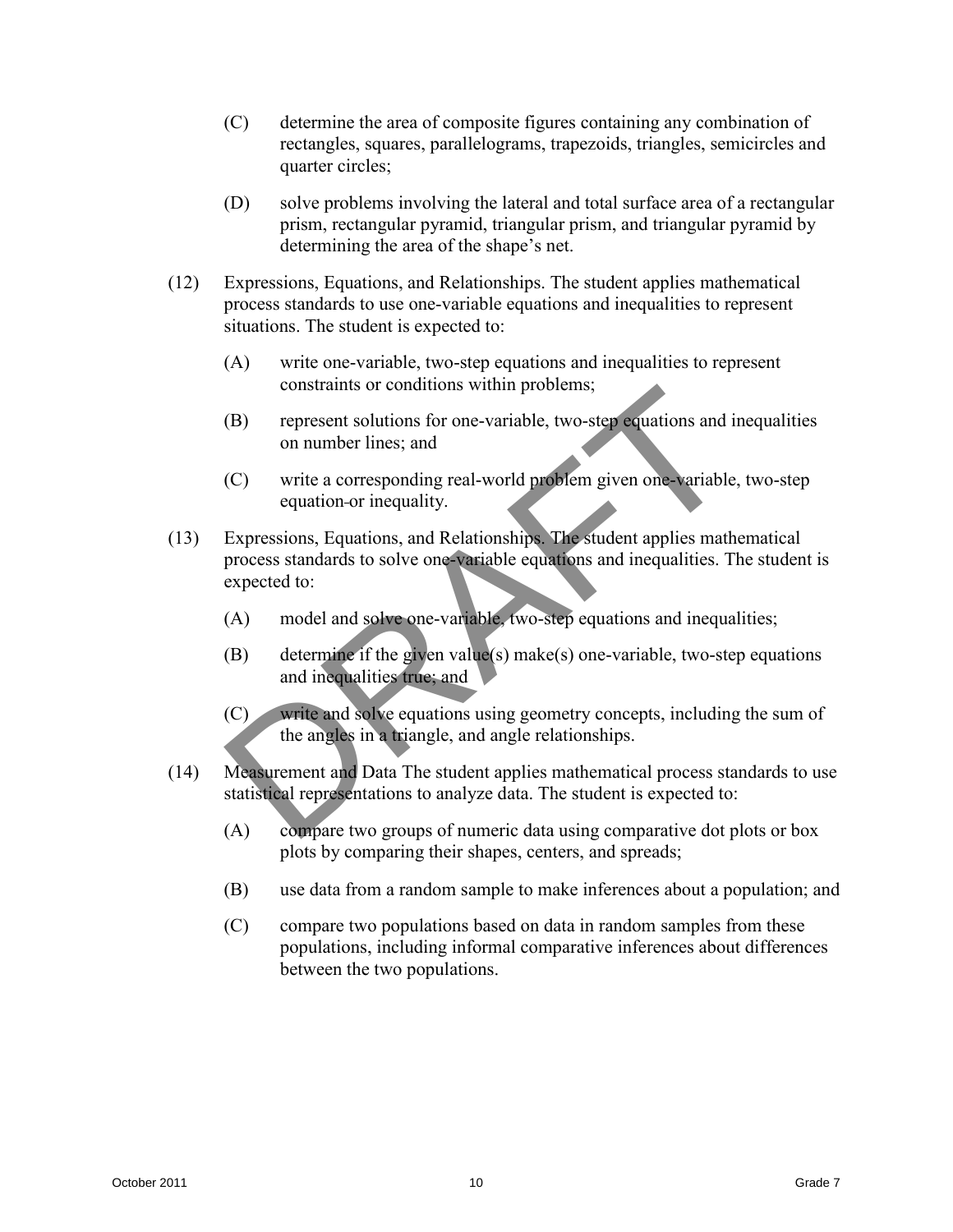## **§111.xx. Grade 8, Beginning with School Year 2013-2014.**

- (a) Introduction.
	- (1) The desire to achieve educational excellence is the driving force behind the Texas Essential Knowledge and Skills for mathematics, guided by the College and Career Readiness Standards. By embedding statistics, probability, and finance, while focusing on fluency and solid understanding, Texas will lead the way in mathematics education and prepare all Texas students for the challenges they will face in the 21st century.
	- (2) The process standards are integrated at every grade level and course. When possible, students will apply mathematics to problems arising in everyday life, society, and the workplace. Students will use a problem-solving model that incorporates analyzing given information, formulating a plan or strategy, determining a solution, justifying the solution, and evaluating the problem-solving process. Students will select appropriate tools, such as real objects, manipulatives, paper and pencil, and technology, or techniques, such as mental math, estimation, and number sense, to solve problems. Communication of mathematical ideas, reasoning, and their implications using symbols, diagrams, graphs, and language will be emphasized. Students will create and use representations to organize, record, and communicate mathematical ideas. Students will explain, display, or justify mathematical ideas and arguments using precise mathematical language in written or oral communication.
- (3) The primary focal points at Grade 8 are proportionality; expressions, equations, relationships, and foundations of functions; and measurement and data. Students use concepts, algorithms, and properties of real numbers to explore mathematical relationships and to describe increasingly complex situations. Students use concepts of proportionality to explore, develop, and communicate mathematical relationships. Students use algebraic thinking to describe how a change in one quantity in a relationship results in a change in the other; and they connect verbal, numeric, graphic, and symbolic representations of relationships, including equations and inequalities. Students begin to develop an understanding of functional relationships. Students use geometric properties and relationships as well as spatial reasoning to model and analyze situations and solve problems. Students communicate information about geometric figures or situations by quantifying attributes, generalize procedures from measurement experiences, and use the procedures to solve problems. Students use appropriate statistics, representations of data, and reasoning to draw conclusions, evaluate arguments, and make recommendations. While the use of all types of technology is important, the emphasis on algebra readiness skills necessitates the implementation of graphing technology. Exerce, and the distribution, formulating and particular properties analyzing given information, formulating a plan or strategy,<br>determining a solution, justifying the solution, and solution the productives process. Sudde
	- (4) Statements that contain the word "including" reference content that must be mastered, while those containing the phrase "such as" are intended as possible illustrative examples.
- (b) Knowledge and skills.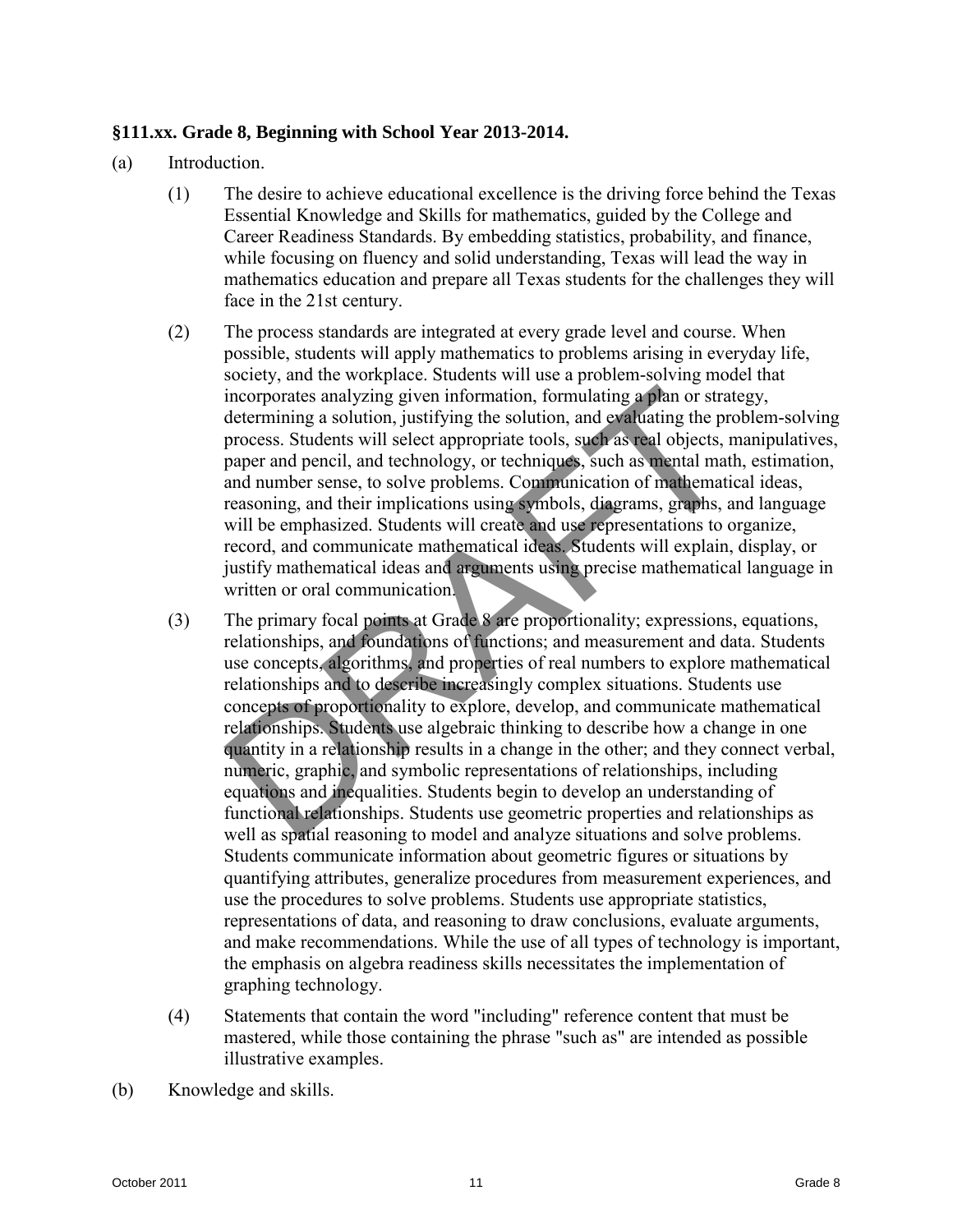- (1) Mathematical Process Standards. The student uses mathematical processes to acquire and demonstrate mathematical understanding. The student is expected to:
	- (A) apply mathematics to problems arising in everyday life, society, and the workplace;
	- (B) use a problem-solving model that incorporates analyzing given information, formulating a plan or strategy, determining a solution, justifying the solution, and evaluating the problem-solving process and the reasonableness of the solution;
	- (C) select tools, including real objects, manipulatives, paper/pencil, and technology as appropriate, and techniques, including mental math, estimation, and number sense as appropriate, to solve problems;
- (D) communicate mathematical ideas, reasoning, and their implications using multiple representations, including symbols, diagrams, graphs, and language as appropriate; (D) communicate mathematical ideas, reasoning, and their implications using<br>nulltiple representations, including symbols, dia grams, graphs, and<br>nulltiple representations is organize, record, and communicate<br>the diamental
	- (E) create and use representations to organize, record, and communicate mathematical ideas;
	- (F) analyze mathematical relationships to connect and communicate mathematical ideas; and
	- (G) display, explain, and justify mathematical ideas and arguments using precise mathematical language in written or oral communications.
	- (2) Number and Operations. The student applies mathematical process standards to represent and use real numbers in a variety of forms. The student is expected to:
		- (A) extend previous knowledge of sets and subsets using a visual representation such as a Venn diagram to describe relationships between sets of real numbers;
		- (B) add, subtract, multiply, and divide rational numbers fluently;
		- (C) approximate the value of an irrational number and locate that rational number approximation on a number line. Include  $\pi$  and square roots of numbers less than 225;
		- (D) convert between base-ten notation and scientific notation; and
		- (E) order a set of real numbers arising from mathematical and real-world contexts.
	- (3) Proportionality. The student applies mathematical process standards to use proportional relationships to describe dilations. The student is expected to:
		- (A) generalize that the ratio of corresponding sides of similar shapes are proportional, including a shape and it's dilation;
		- (B) compare and contrast the attributes of a shape and its dilation(s) on a coordinate plane; and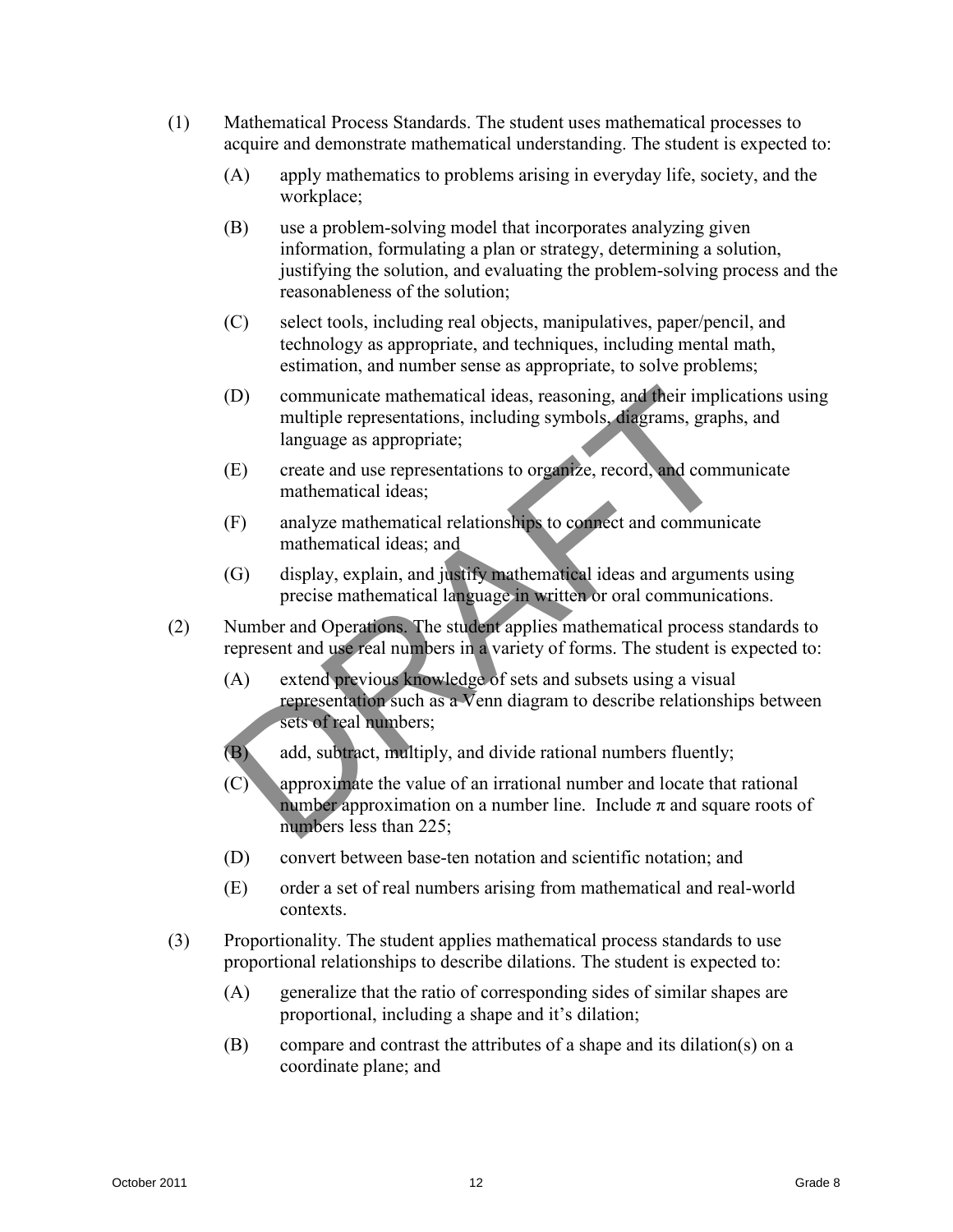- (C) use an algebraic representation to explain the effect of a given positive rational scale factor applied to two-dimensional figures on a coordinate plane with the origin as the center of dilation such as  $(x, y) \rightarrow (0.5x, 0.5y)$ .
- (4) Proportionality. The student applies mathematical process standards to explain proportional and non-proportional relationships involving slope. The student is expected to:
	- (A) use similar right triangles to develop an understanding that slope, *m*, given as the rate comparing the change in *y*-values to the change in *x*-values,  $(y_2$  $y_1$ / $(x_2 - x_1)$ , is the same for any two points  $(x_1, y_1)$  and  $(x_2, y_2)$  on the same line; and
	- (B) graph proportional relationships, interpreting the unit rate as the slope of the line that models the relationship; and
	- (C) use data from a table or graph to determine the rate of change or slope and *y*-intercept in mathematical and real-world problems.
- (5) Proportionality. The student applies mathematical process standards to use proportional and non-proportional relationships to develop foundational concepts of functions. The student is expected to: (c) used and nable the relationship; and<br>
(c) used antiom at table or graph to determine after aix of change or slope and<br>
y-intercept in mathematical and real-would problems.<br>
(5) Proportional and non-proportional relati
	- (A) represent linear proportional situations with tables, graphs, and equations in the form of  $y = kx$ ;
	- (B) represent linear non-proportional situations with tables, graphs, and equations in the form of  $y = mx + b$ ,  $b \ne 0$ ;
	- (C) contrast bivariate sets of data that suggest a linear relationship with bivariate sets of data that do not suggest a linear relationship from a graphical representation;
	- (D) use a trend line that approximates the linear relationship between bivariate sets of data to make predictions;
	- (E) solve problems involving direct variation;
	- (F) distinguish between proportional and non-proportional situations using tables, graphs, and equations in the form  $y = kx$  or  $y = mx + b$ , where  $b \neq 0$ ;
	- (G) identify functions using sets of ordered pairs, tables, mappings, and graphs;
	- (H) identify examples of proportional and non-proportional functions that arise from mathematical and real-world problems; and
	- (I) write an equation in the form  $y = mx + b$  to model a linear relationship between two quantities using verbal, numerical, tabular, and graphical representations.
	- (6) Expressions, Equations, and Relationships. The student applies mathematical process standards to develop mathematical relationships and make connections to geometric formulas. The student is expected to: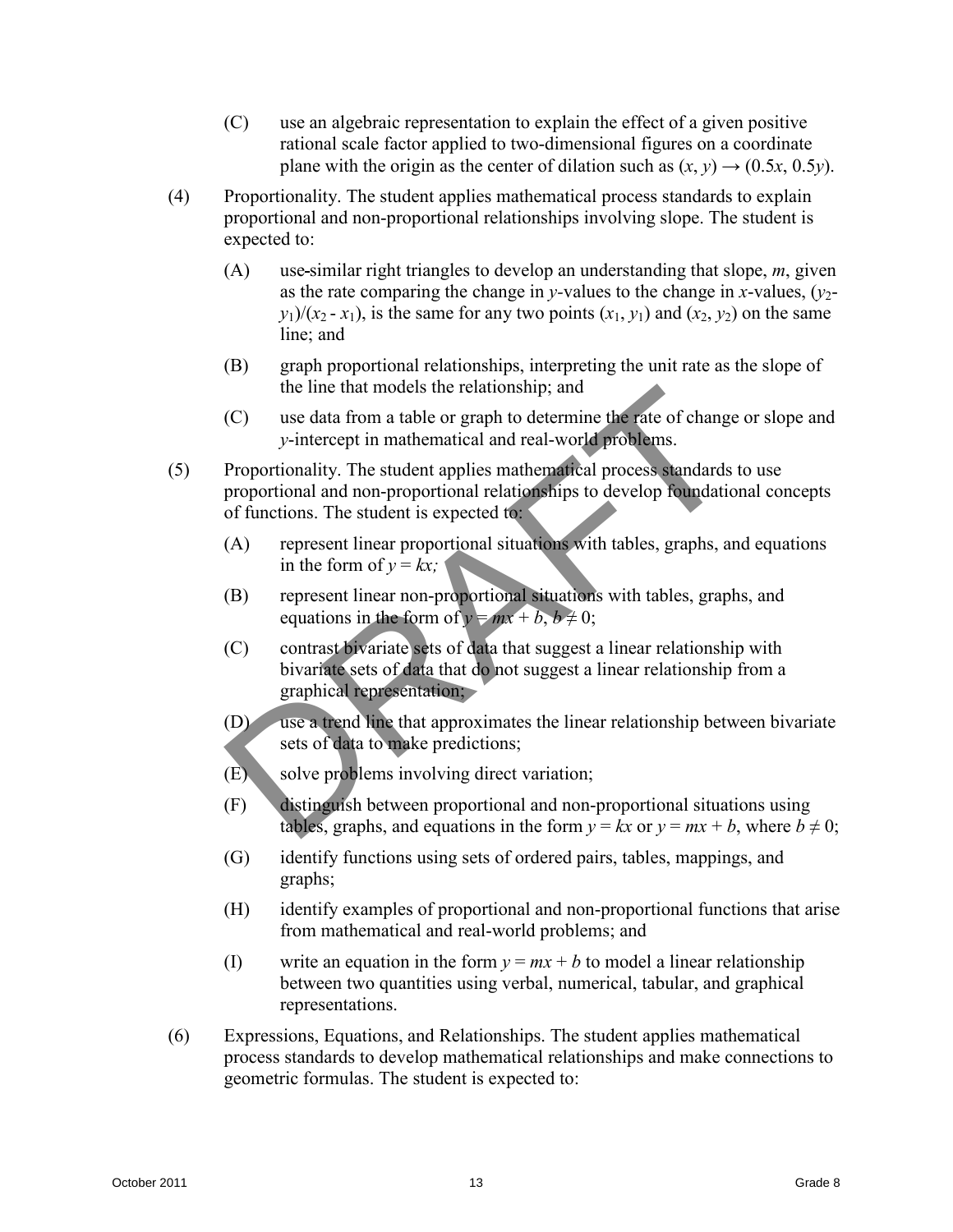- (A) describe the volume formula  $V = Bh$  of a cylinder in terms of its base area and it's height;
- (B) model the relationship between the volume of a cylinder and a cone having both congruent bases and heights and connect that relationship to the formulas; and
- (C) use models and diagrams to explain the Pythagorean theorem.
- (7) Expressions, Equations, and Relationships. The student applies mathematical process standards to use geometry to solve problems. The student is expected to:
	- (A) solve problems involving the volume of cylinders, cones, and spheres;
	- (B) use previous knowledge of surface area to make connections to the formulas for lateral and total surface area and determine solutions for problems involving rectangular prisms, triangular prisms, and cylinders;
	- (C) use the Pythagorean theorem and its converse to solve problems; and
	- (D) determine the distance between two points on a coordinate plane using the Pythagorean theorem.
- (8) Expressions, Equations, and Relationships. The student applies mathematical process standards to use one-variable equations in problem situations. The student is expected to:
	- (A) write one-variable equations with variables on both sides that represent problems using rational number coefficients and constants;
	- (B) write a corresponding real-world problem when given a one-variable equation with variables on both sides of the equal sign, using rational number coefficients and constants;
	- (C) model and solve one-variable equations with variables on both sides of the equal sign that represent mathematical and real-world problems, using rational number coefficients and constants;
	- (D) write and solve equations using geometry concepts, including the angle relationships when parallel lines are cut by a transversal; and
	- (E) write and solve equations using geometry concepts, including the properties of side lengths and angles in quadrilaterals.
- (9) Expressions, Equations, and Relationships. The student applies mathematical process standards to use multiple representations to develop foundational concepts of simultaneous linear equations. The student is expected to identify and verify the values of *x* and *y* that simultaneously satisfy two linear equations in the form  $y = mx + b$ -from the intersections of the graphed equations. Formulas for lateral during the strategy areas and elations in the strategy and the strategy elations of the properties.<br>
(C) use the Pythagorean theorem and its converse boothe problems; and cylinders;<br>
(C) use the Pythag
	- (10) Two-Dimensional Shapes. The student applies mathematical process standards to develop transformational geometry concepts. The student is expected to:
		- (A) generalize the properties of orientation and congruence of rotations, reflections, translations, and dilations of two-dimensional shapes on a coordinate plane.